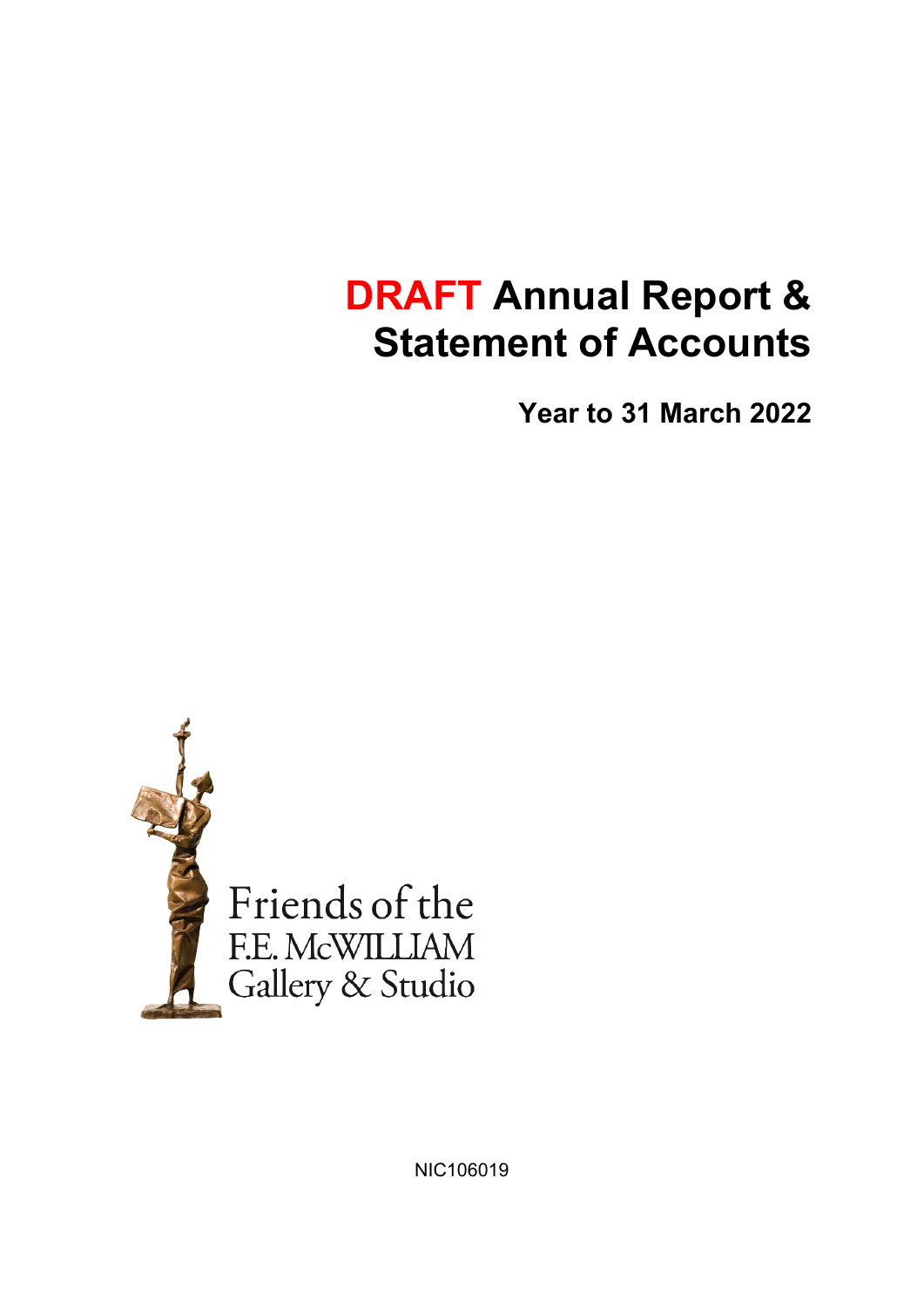| <b>Contents</b>                            | Page           |  |
|--------------------------------------------|----------------|--|
|                                            |                |  |
| <b>Annual Report</b>                       |                |  |
| Impact of COVID-19                         | 3              |  |
| Purpose of the charity                     | $\overline{4}$ |  |
| Public benefit<br>$\overline{\phantom{0}}$ | $\overline{4}$ |  |
| Activities and achievements                | $4 - 5$        |  |
| Impact                                     | 6              |  |
| Private benefit<br>$\blacksquare$          | 6              |  |
| Statement of compliance                    | 6              |  |
| <b>Financial review</b>                    | $\overline{7}$ |  |
| Reference and details                      | 8              |  |
| Governance and constitution                | $9 - 10$       |  |
| Independent Examiner's Report              | 11             |  |
| <b>Receipts and Payments Account</b>       | 12             |  |
| <b>Statement of Assets and Liabilities</b> | 13             |  |
| Notes to the Accounts                      | 14             |  |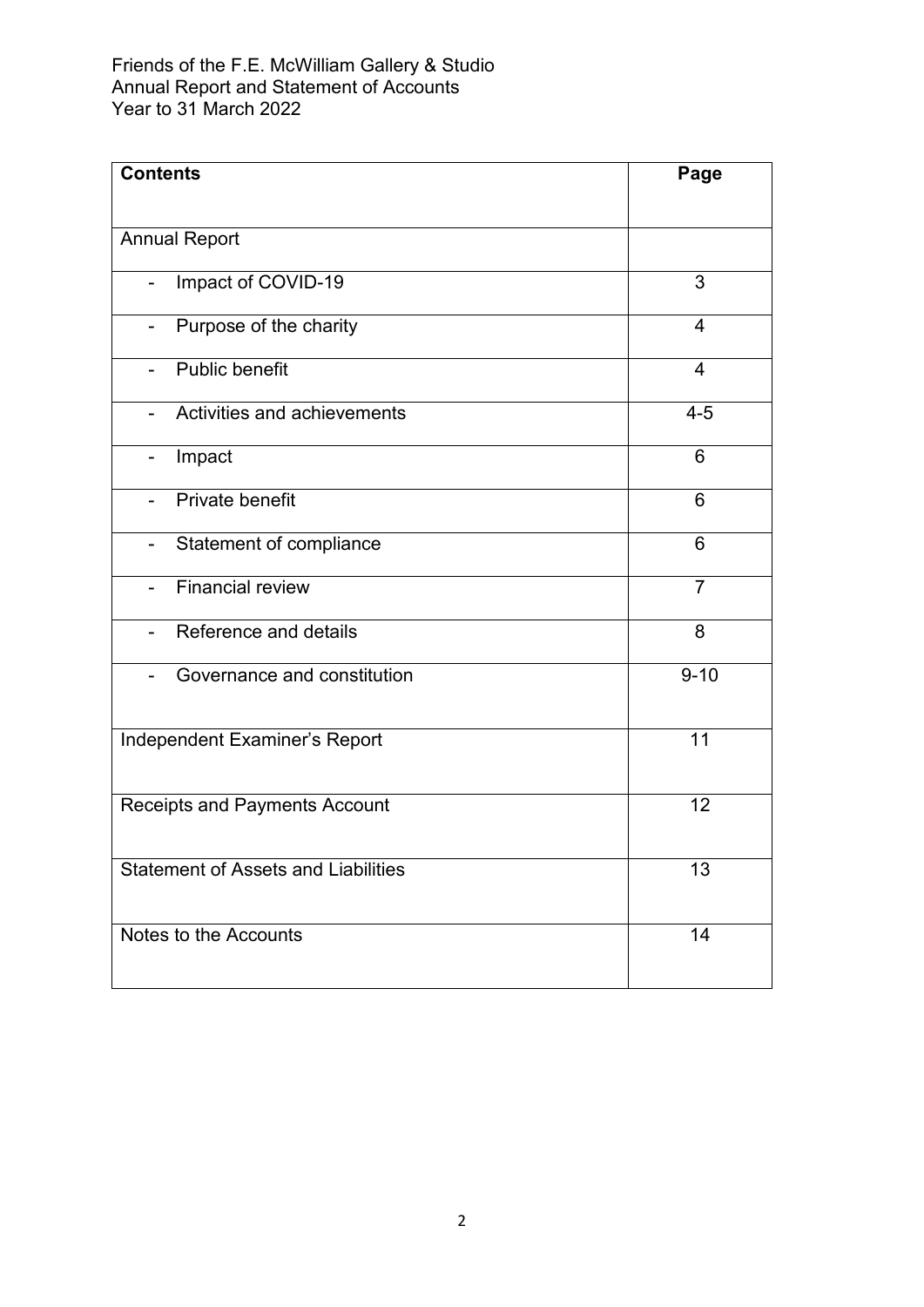# **Impact of COVID-19 on the Friends of the F.E. McWilliam Gallery & Studio charity**

The impact of the COVID-19 pandemic which struck in 2020-21, affected every walk of life in the UK, including the activity of charities. We are pleased to report that for the Friends of the F.E. McWilliam Gallery & Studio Charity, the overall impact has been minimal. A summary is given below with further detail throughout the report, as relevant.

# **Activities**

It is perhaps not surprising that the main impact of the pandemic was on the programme of events. Where normally the programme includes 12 to 14 face-to-face activities throughout the year, we managed eight events (four tours, two talks and two ceramics workshops). This was a significant increase on last year.

# **Beneficiaries of the charity**

Apart from the general public, specific beneficiaries of the charity tend to be: schools, a local artist (receiving a bursary), recipients of funded projects and the charity members themselves. In 2021-22 we offered no bursary and had no involvement with schools or education. However, those members and guests who attended the eight face-to-face events received benefit, details of which are given in the report.

#### **Finances**

The Finance Review section (provided by the Treasurer) in the report, shows that subscriptions increased and, as more activities took place, outgoings also increased. Comparatives are included in the Receipts and Payments Account showing the variances from last year.

We would like to thank the Banbridge Art Club, who upon their dissolution, kindly and generously donated their remaining funds of £4354.61 to the Friends for educational purposes.

We would also like to thank the McKinney family who, following the funeral of Jasper McKinney's mother Grace, donated the sum of £500.20 to the Friends to be used for an arts project for the P4 to P6 age range.

These generous donations have resulted in an overall bank balance significantly better than last year.

#### **Governance arrangements**

Ongoing Government restrictions and health guidance meant the gallery did not open until May 2021. The Friends' committee met in June 2021 but decided that given the potential vulnerabilities of the charity's older membership, it was safer once again, to run the main activities of the AGM in the form of an online vote. The results of this are available on request from the secretary. The committee do not normally meet in July and August but did so on 3 August to review the charity's position.

The remainder of this annual report takes its usual form.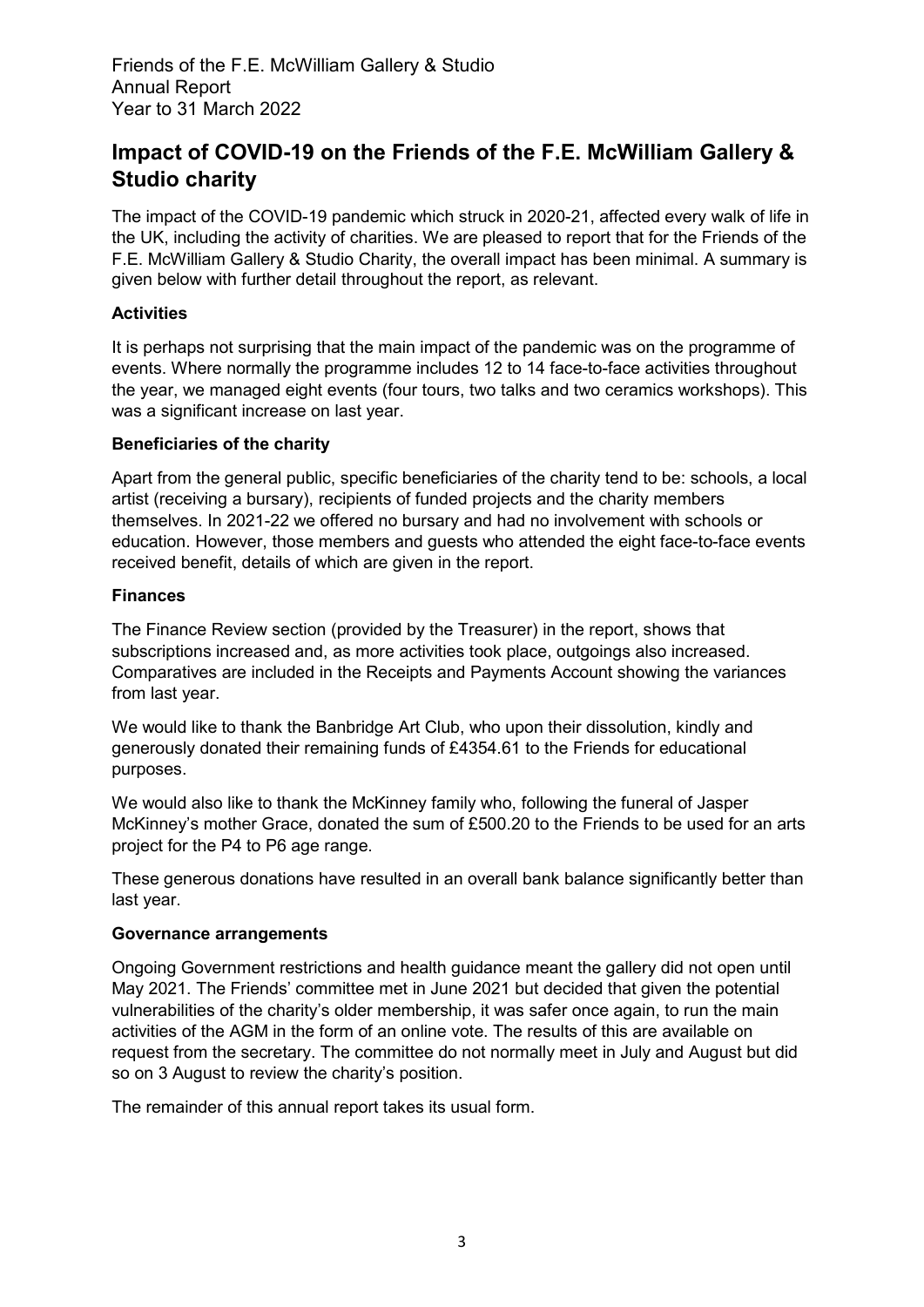# **The Purpose of the Charity**

To stimulate and promote an understanding and appreciation of art, in particular the work of Banbridge-born and internationally renowned sculptor Frederick Edward McWilliam (1909- 1992), and thereby to enhance the lives of people of all ages locally, nationally and internationally. The charity's beneficiary is the general public.

# **Public Benefit**

The direct benefits flowing from this purpose are: an increased accessibility to and improved understanding and appreciation of local, national and international culture, heritage and the arts, including the work of internationally renowned sculptor Frederick Edward McWilliam (F.E. McWilliam 1909-1992)

To achieve this purpose, and in continued (unprecedented) circumstances, from April 2021 to March 2022, the charity:

- 1. Organised two ceramics workshops
- 2. Organised tours of exhibitions and gardens
- 3. Supported the gallery to host the recording of a Sky Arts television programme
- 4. Welcomed an artist to the gallery to discuss the development of her work as part of the 'Northern Ireland 100 years and beyond' centenary
- 5. Arranged for an expert speaker to talk about women's role in linen design
- 6. Organised a social wine and cheese evening

#### **Activities and Achievements**

#### **1. Organised two ceramics workshops**

On 13 & 21st and then 14 and 22<sup>nd</sup> July Trevor Woods from Mount Ida Pottery, ran two double workshops with Friends of the gallery to make replacement and additional ceramic flax flowers for the installation in the gallery garden. One workshop was to make the flowers, the second was to glaze them. With COVID restrictions still in place, we were delighted that a small group of six Friends felt safe enough to take up the opportunity to develop their crafting skills and see their work 'planted' in the garden.

#### **2. Organised tours of exhibitions and gardens**

On 11 August sixteen Friends were privileged to have Head Gardener of Hillsborough Castle, Claire Woods, give a tour of the castle grounds. The day started in glorious sunshine and ended in pouring rain, but it didn't dampen the enthusiasm of all who attended.

On 15 September Jason Diamond, committee member and gallery officer, gave the Friends an insightful and entertaining tour of the 'Sculptors a Work' exhibition which ran at the gallery throughout May. One of the highlights of the exhibition was the loan by the Ulster Museum, of F.E McWilliam's bronze sculpture of Elizabeth Frink. It was a treat to be able to see old photographs of F.E. making the sculpture in the catalogue of F.E. McWilliam's work.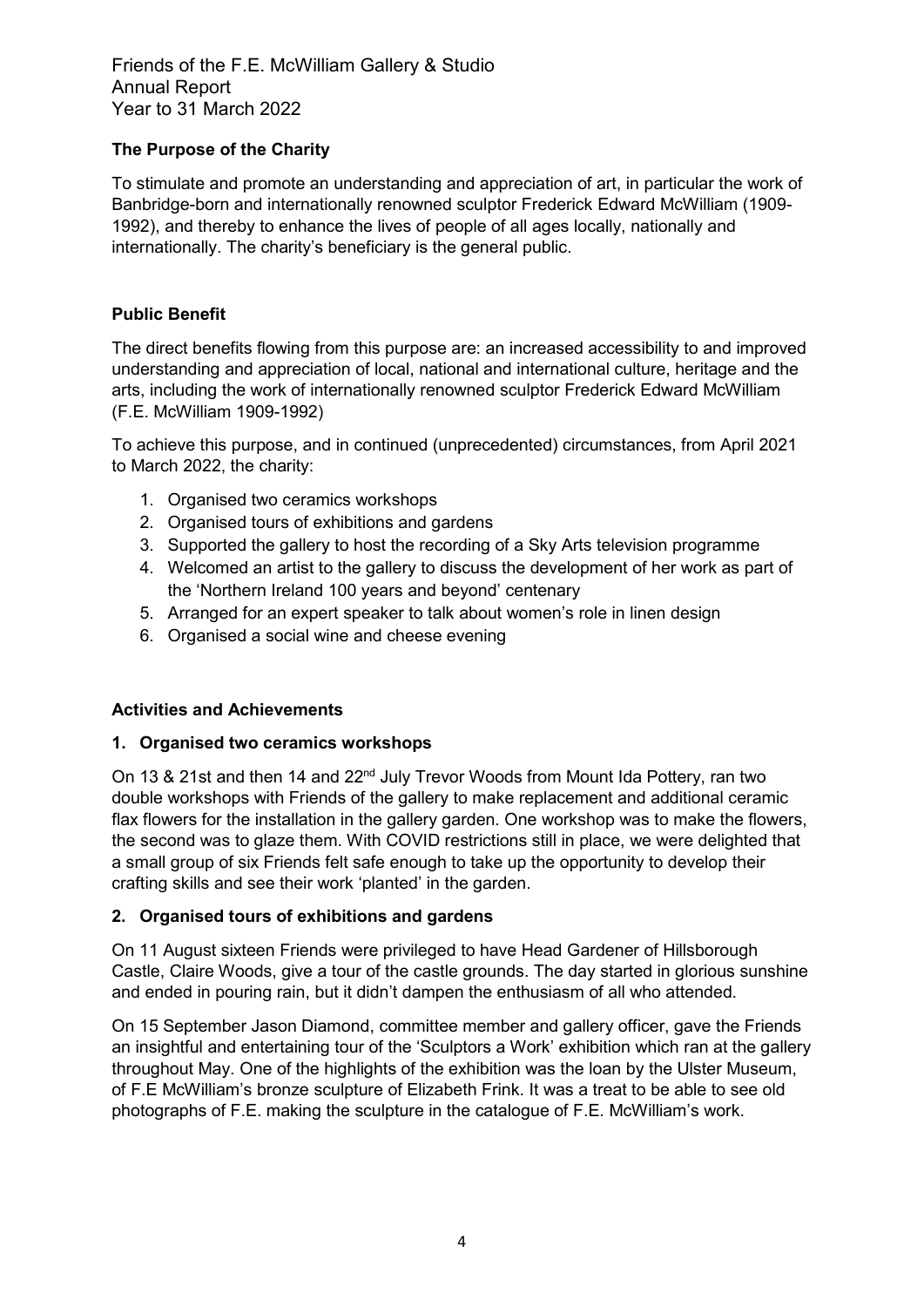# **Activities and Achievements - continued**

On 3 September we were fortunate to be able to squeeze in a tour of 'F.E. McWilliam's work on paper' which was a super exhibition at the Armagh County Museum. We were welcomed by the museum's curator Sean Barden, who gave us a tour of the museum's own collection. Jason Diamond once again displayed his extensive knowledge of F.E's work by taking us round the paintings, sketches and prints. This event was the first the Friends had attended within the wider Council area. We plan to develop our links with Armagh by attending more arts-related events at the various venues in the city.

With the onset of the Omicron variant of COVID, and the continued cautious approach to managing events, it was 27 January before we could arrange another face-to-face event. This time it was in the form of a 'wine and wander' tour with artist Graham Gingles. Graham took Friends on a walking tour of his 'Theatre of Secrets' exhibition at the gallery. Graham's joy in talking about his work, was more than evident at this entertaining tour.

# 3. **Supported the gallery to host the recording of a Sky Arts television programme**

On 15 September, Friends supported the gallery to host the recording of a Sky Arts television programme by attending as the audience and commentators at a sculpture competition. The programme's competition 'Landmark' was between three local sculptors: Paddy Bloomer, Ellie Niblock and Stephen Wilson. The winner from the Northern Ireland heat of this UK-wide production went forward to the final. The prize for the overall winner was the opportunity to produce a sculpture to be installed in Coventry City. Paddy Bloomer won the NI heat and did a wonderful job of representing the talent in Northern Ireland. The television programme helped showcase the gallery as well as local artists.

#### **4. Welcomed an artist to the gallery to discuss the development of her work**

As part of the 'Northern Ireland 100 years and beyond' centenary celebrations, ABC Council commissioned artist Genevive Murphy, to produce a sculpture for a park. The Friends welcomed Genevive to the gallery to discuss her ideas and provide inspiration. Her 'apple' sculpture can be seen in Solitude Park in Banbridge.

# **5. Arranged for an expert speaker to talk about women's role in linen design**

Linen expert Fiona McKelvie gave a super talk to nearly 40 Friends and guests at the gallery. Her talk 'A tale of designing women: the textile design revolution of the 50s and 60s and the women who contributed to it' was a fascinating journey into the world of design which Fiona supplemented with beautiful slides and examples of work by some of the designers mentioned in her talk.

# **6. Organised a social 'wine and cheese' evening**

Taking a slightly different view of art, Jane Boyce Friend of the gallery and Master of Wine, gave a fascinating and fun talk on artisan wine and cheese. The event was attended by nearly 30 Friends and guests and proved a wonderful pre-taste of summer.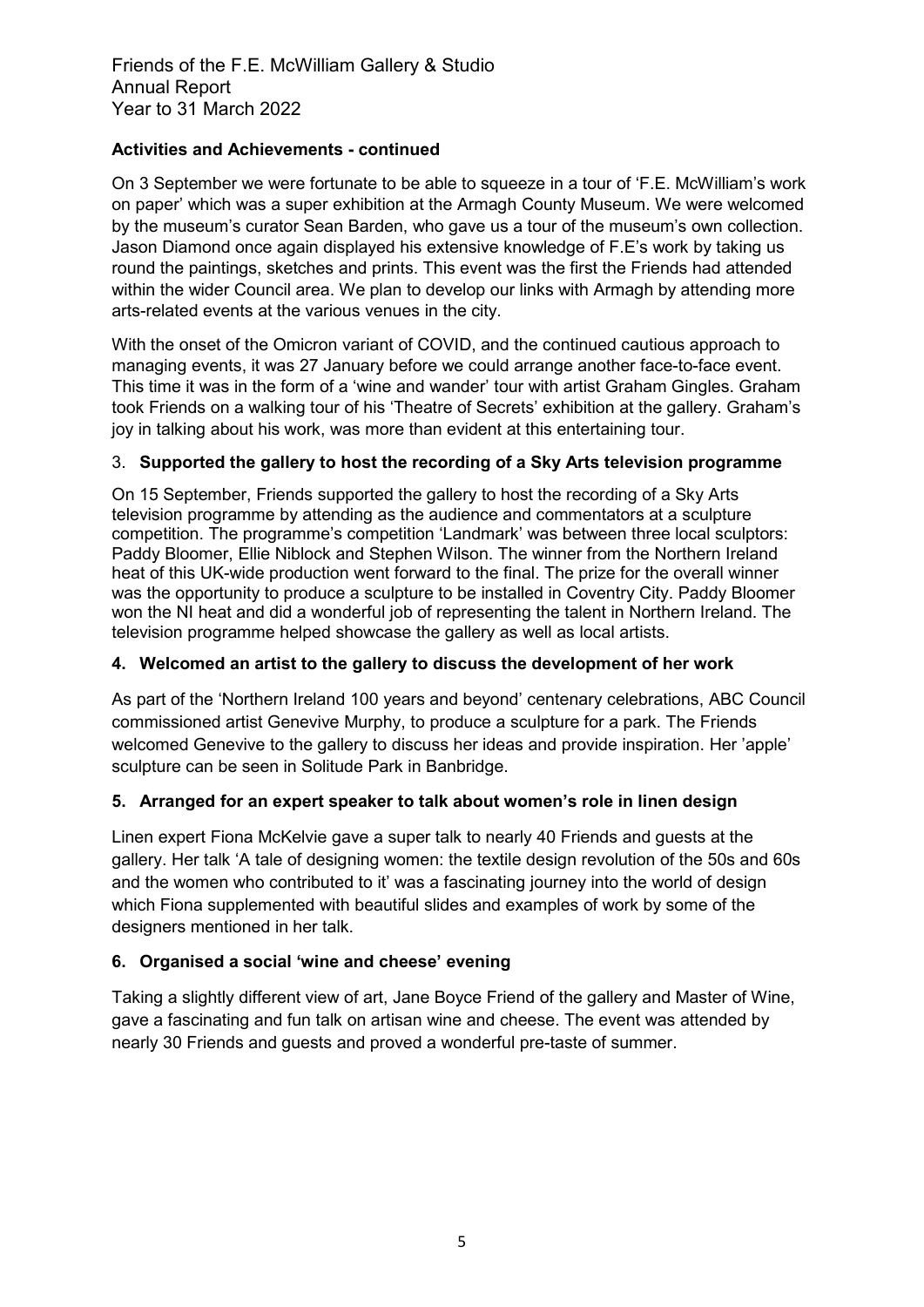# **Impact**

The benefit of the charity's work is generally evident and wide-reaching throughout the year. It can normally be demonstrated through the wider dissemination of knowledge about the artist F.E. McWilliam, the gallery and art in general through a range of varied activities in a planned calendar of events.

However, in 2021-22, as was the case in 2020-21, activities were curtailed due to the effect of the Government's health-related restrictions. These dissuaded members, at least at the start of 2021, from meeting together. However, as the year went on and people's confidence grew, a greater number of members attended events, albeit 'masked up'. The view of the committee is that the impact of the activities that were arranged had a beneficial impact on those who participated e.g.

- Attending tours and talks, especially given by artists themselves such as Graham Gingles and Genevive Murphy; and by experts such as Fiona McKelvie, Jason Diamond and Sean Barden, is hugely educational. The insights attendees get from these events contribute to their appreciation of art. This year we were fortunate that this specifically included sculpture and works on paper by F.E. McWilliam.
- Workshops such as those by ceramicist Trevor Woods give people the chance to develop their own creative skills as well as further 'hands-on' insight into art.

# **Private Benefit**

Fees of £100-£150 are paid to lecturers and/or a small gift given to invited speakers such as with Fiona McKelvie, Linen expert. These payments are considered a justified expenditure and are often mitigated by ticket sales which generally range from £5 for non-members of the Friends to £3 for members and students, depending on the nature of the event.

The charity pays for other miscellaneous services provided, such as refreshments at networking events and considers such payments necessary although some private benefit may be gained.

There were no payments made to Trustees, their close relations or businesses in 2021-22.

#### **Statement of Compliance**

In setting our objectives and planning our activities for the year, the Trustees gave consideration to the Charity Commission for Northern Ireland's guidance on public benefit. The guidance is designed to ensure that objectives and planned activities provide benefit to the intended audiences. Despite the reduction in activities in 2021-22, we believe those that were arranged, did so.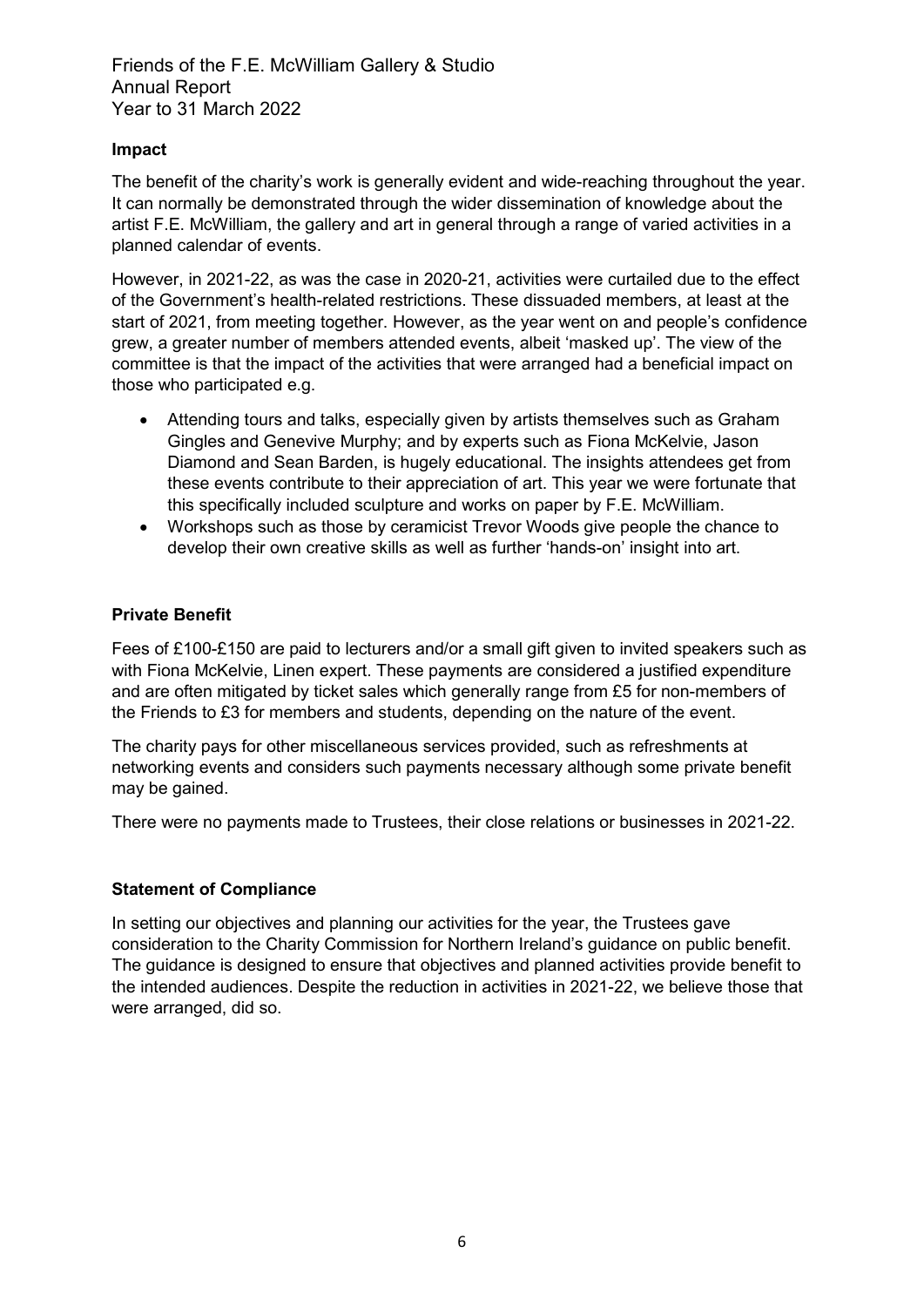#### **Financial Review 2021-22**

We started the year with a £3,069 bank balance and £65 in petty cash.

In another atypical year we were delighted with the ongoing support of our members with membership subs bringing in £1,745. By the year-end our paid-up members totalled 88 and there were 3 honorary members and 7 unpaid. We also extended free membership, until the end of March 2023, to 31 members of Banbridge Art Club following the club's dissolution.

Banbridge Art Club very kindly and generously donated their remaining funds of £4,355 to be used specifically to provide art education for young people.

We also would like to thank the McKinney family who, following the funeral of Jasper McKinney's mother Grace, donated the sum of £500 to Friends of F.E. McWilliam, to be used for an arts project for local primary schools.

During the year, despite COVID, we managed to have several events. Ticket sales raised £564 overall.

Income generated during the year was £7,375.

Outgoings for the year came to £1,048. The bulk of this relates to expenses relating to the events that took place.

Bank fees are relatively low at £60.

Our year-end bank balance figure is a healthy £9,432, including £4,355 restricted funds. The petty cash balance is £29.

As an organisation without salary costs and low running costs, reserves are not required.

The Trustees have a reasonable expectation that the charity has adequate resources to continue in operational existence for the foreseeable future and for at least 12 months from the date of approval of this Annual Report and Statement of Accounts.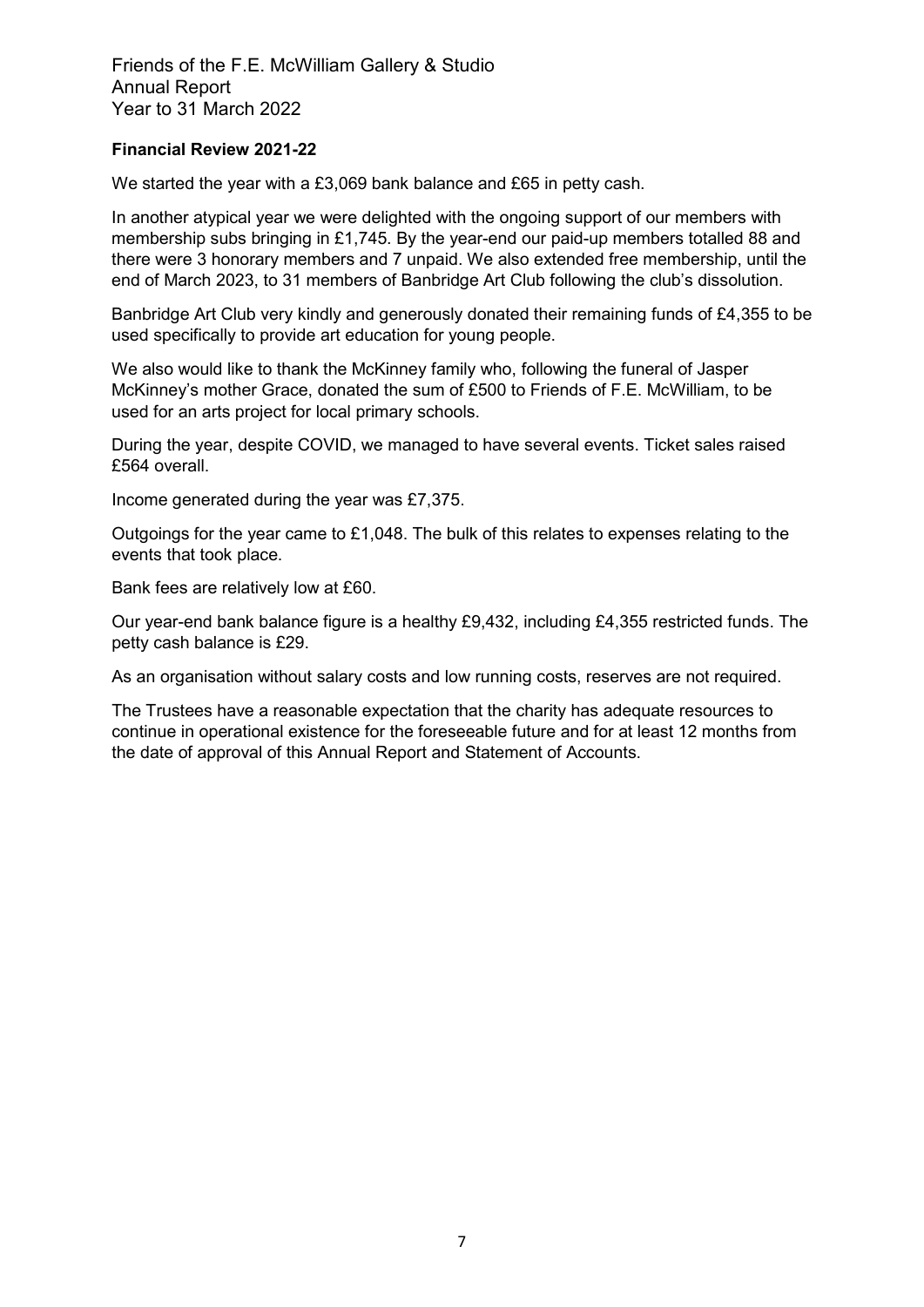#### **Reference and Administrative Details**

# **Charity Name**

The Friends of the F.E. McWilliam Gallery & Studio

# **Charity Form**

The Friends of the F.E. McWilliam Gallery & Studio is an unincorporated charitable association.

# **Charity Number**

Registered Charity in Northern Ireland NIC 106019

# **Address**

Friends of the F.E. McWilliam Gallery & Studio

F.E. McWilliam Gallery & Studio 200 Newry Road **Banbridge** BT32 3NB

# **Charity Trustees during 2021-22**

| Mrs Millie Moore          | Chair     |
|---------------------------|-----------|
| Miss Lynda Fyffe-McFadden | Secretary |
| Mr Dermott Hutchinson     | Treasurer |
| Mrs Hilary Good           |           |
| Mrs Della McKinney        |           |
| Mrs Anne Davidson         |           |
| Mrs Helen Blane           |           |
| Mrs Emily Neill-Dalzell   |           |
| Mrs Brigitte Boland       |           |
| Mrs Marbeth Lynch         |           |
|                           |           |

**Ex officious** Dr Riann Coulter – Gallery Curator/Manager and Mr Jason Diamond

All Trustees were appointed 15 November 2021. Jason Diamond retired as a Trustee and took up the role as ex officio representing the gallery with the Curator. Mrs Boland who had been employed as a member of staff at the gallery formerly ex officio representative, retired as an employee and was appointed Trustee with the other members.

Prior to 15 November all Trustees were as named above.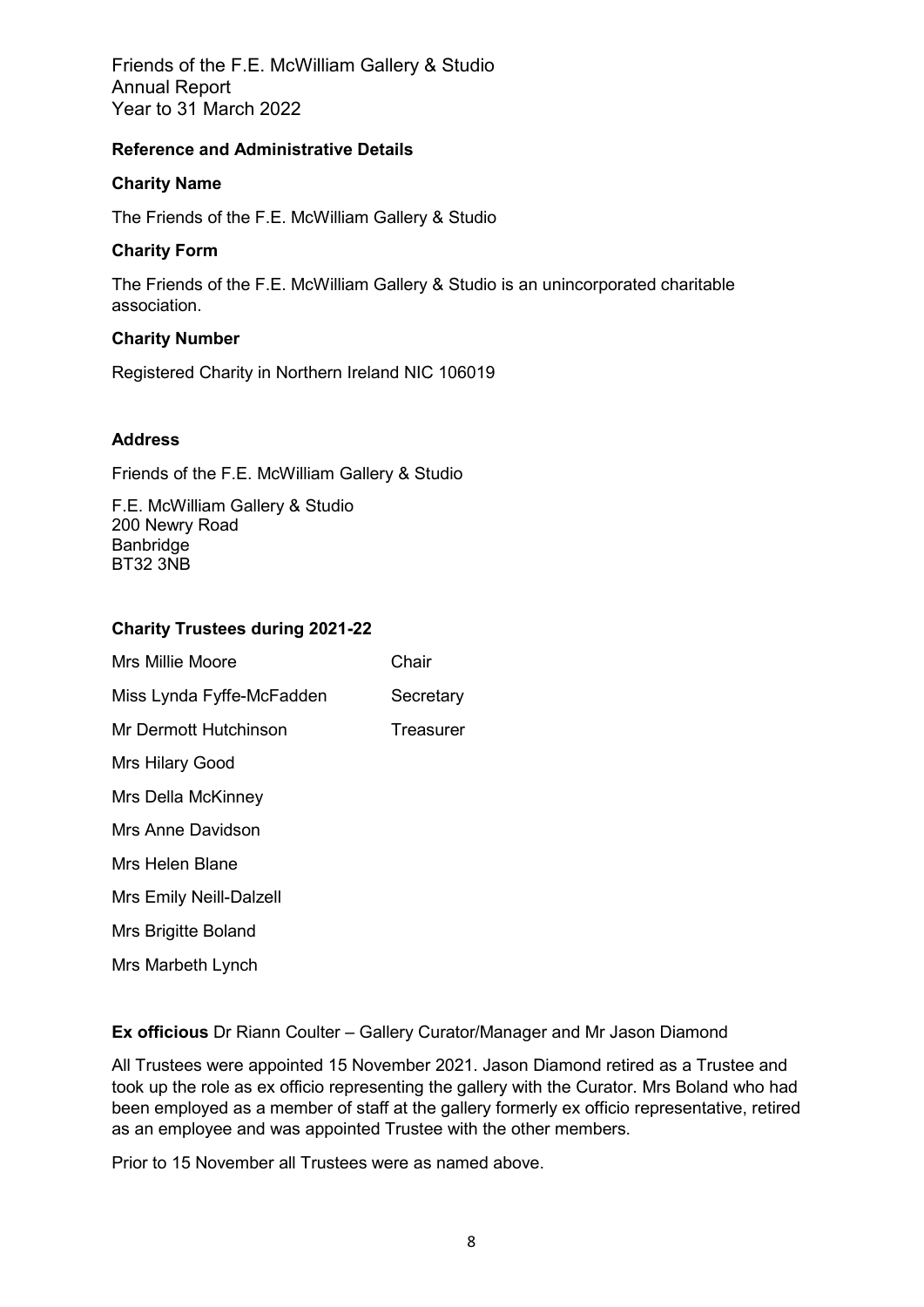# **Governance and Constitution**

The charity is governed under Northern Ireland law by a constitution adopted on Friday the 23rd of September 2016. The charity operates within the Armagh, Banbridge and Craigavon Council area of Northern Ireland.

Its purpose is to stimulate and promote an understanding and appreciation of art, in particular the work of Banbridge-born and internationally renowned sculptor Frederick Edward McWilliam (1909 to 1992), thereby enhancing the lives of people of all ages locally, nationally and internationally.

The charity is run by a committee of Trustees appointed at an annual general meeting, who pay an annual subscription. The charity has three officers: Chair, Secretary and Treasurer. Officers may serve for seven consecutive years but may be re-elected after two years. As of 31 March 2022, there were 10 Trustees plus the Curator of the gallery and one other gallery representative.

The charity has a membership who pay annual fees of £25 for an individual member, £40 for two from the same household and £18 for students and under 18 years of age.

The committee meets typically once per month except for July and August. In the year to 31 March 2022, due to Government health restrictions, the committee met on nine occasions.

Normally, at each meeting the Treasurer presents the latest accounts, and these are reviewed against budgets and forecast. Spending is discussed and approved. Officers may authorise some spending between meetings but must ensure that spending is reported at the next meeting. The meetings offer a forum to review activities within the annual programme of events and to plan forthcoming events. Further ad-hoc meetings are called if required, for example, to plan and manage special events or projects.

#### **Annual General Meeting 2021**

The annual report and statement of accounts are approved by the Trustees and are normally presented to the members at the annual general meeting. However, due to Government health restrictions and concerns about the vulnerabilities of the membership, the committee chose not to run its normal in-person AGM in April 2021 and instead undertook to conduct its duties online as a vote. The online vote took place in October 2021 the results of which are available from the Secretary. 21 members returned responses – this exceeds the required quorum of 15.

#### **Carrying out the charitable purpose**

To carry out the charitable purpose the Trustees have the power to:

- (1) provide money by receipt of subscriptions, grants and donations to pay the costs of running the charity and furthering its purpose
- (2) organise and promote exhibitions, lectures, recitals and other social activities that encourage the appreciation of art including the collection of sculptor F.E McWilliam
- (3) provide grants/bursaries for artists and/or commissioned art works
- (4) establish strategic relationships with educators to promote visits to the F.E. McWilliam Gallery & Studio for learning
- (5) support other charities with similar charitable purposes
- (6) do anything that is lawful and necessary to achieve the charity's purpose.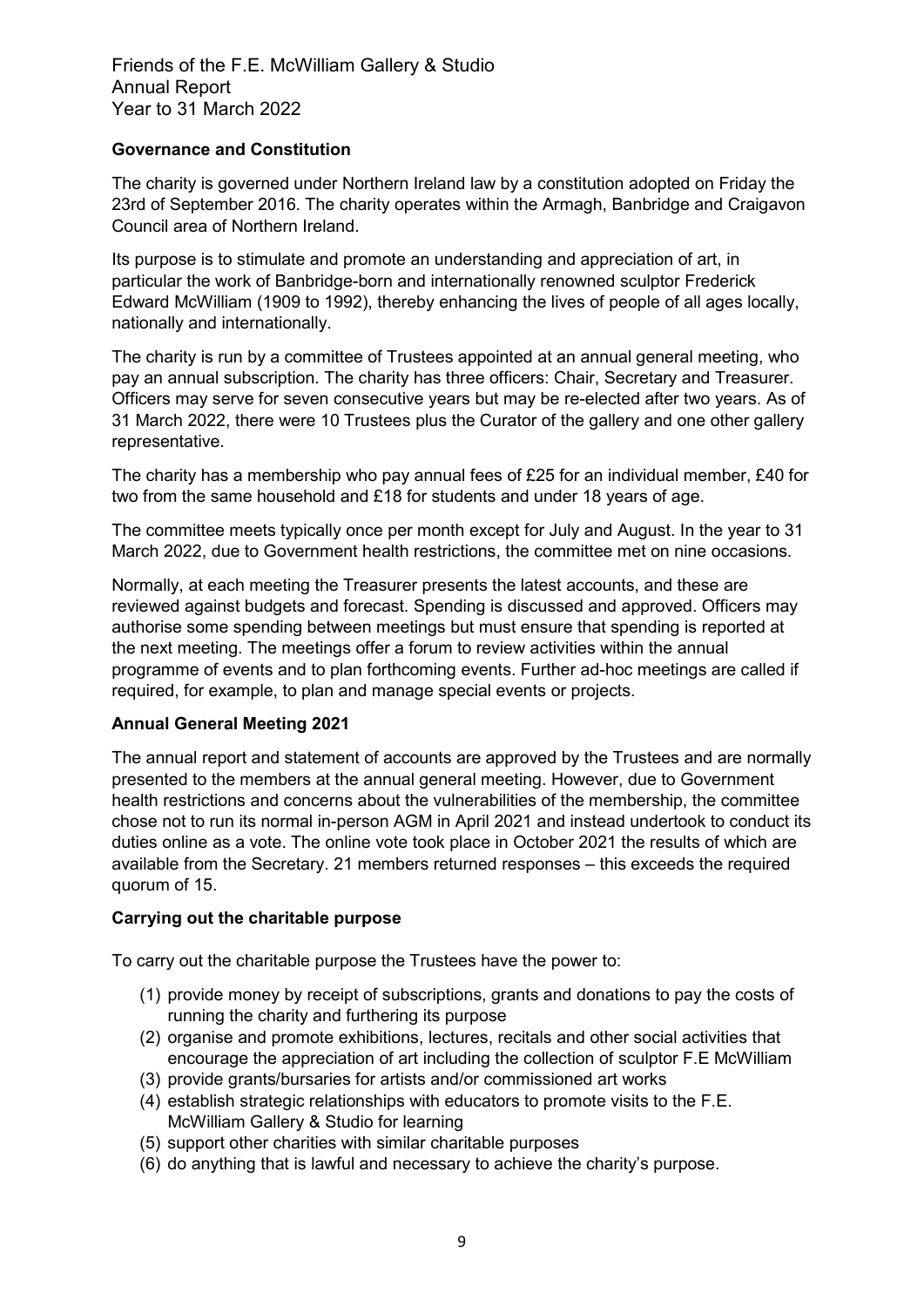# **Related organisations**

The charity is a member of the Federation of Ulster Local Studies (FULS) providing value for money membership insurance. We note for the record that the Federation kindly waived 50% of the year's membership fee for a second year in recognition of the financial impact of the pandemic on charities. For this we are grateful.

Approved and adopted by the meeting of the Committee by:

M. C. Hoove

**Mrs Millie Moore Chairperson 11 May 2022**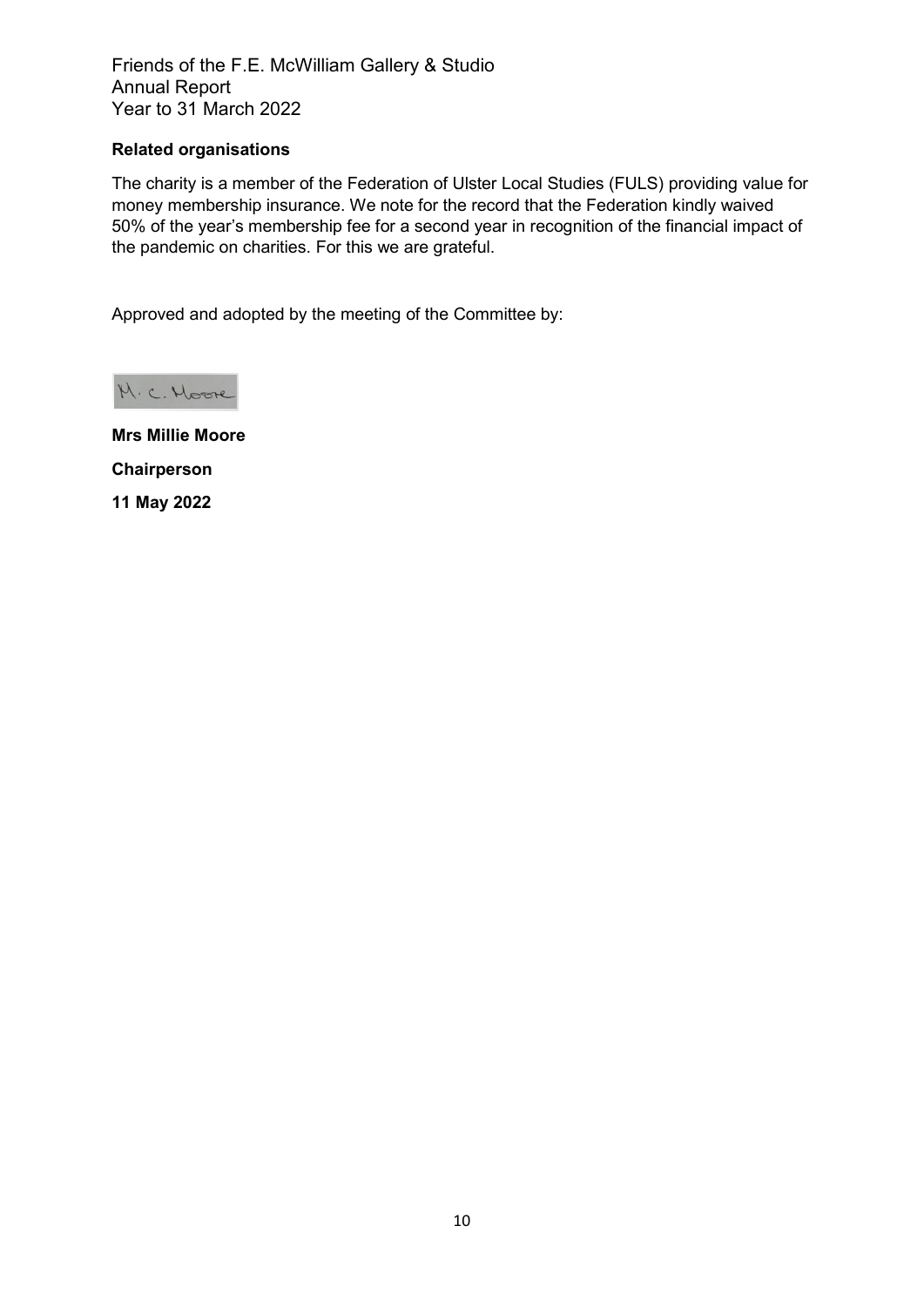#### **Independent Examiner's Report to the Trustees of Friends of the F.E. McWilliam Gallery & Studio**

I report to the charity trustees on my examination of the accounts of the charity for the year ended 31 March 2022 which are set out on pages 12 to 14.

#### **Respective responsibilities of trustees and examiner**

As the charity's trustees you are responsible for the preparation of the accounts in accordance with the Charities Act (Northern Ireland) 2008.

It is my responsibility to:

- examine the accounts under section 65 of the Charities Act:
- follow the procedures laid down in the general Directions given by the Charity Commission for Northern Ireland under section 65(9)(b) of the Charities Act; and
- state whether particular matters have come to my attention.

#### **Basis of independent examiner's report**

I have examined your charity accounts as required under section 65 of the Charities Act and my examination was carried out in accordance with the general Directions given by the Charity Commission for Northern Ireland under section 65(9)(b) of the Charities Act.

My examination included a review of the accounting records kept by the charity and a comparison of the accounts presented with those records. It also included consideration of any unusual items or disclosures in the accounts, and seeking explanations from you as charity trustees concerning any such matters.

My role is to state whether any material matters have come to my attention giving me cause to believe:

- 1. That accounting records were not kept in accordance with section 63 of the Charities Act;
- 2. That the accounts do not accord with those accounting records;
- 3. That the accounts do not comply with the accounting requirements of the Charities Act; and
- 4. That there is further information needed for a proper understanding of the accounts to be reached.

#### **Independent examiner's statement**

I have completed my examination and have no concerns in respect of the matters (1) to (4) listed above. In connection with following Direction 1 of the Directions of the Charity Commission for Northern Ireland, I draw your attention to the fact that the current Constitution is in the process of being reviewed and amended and once finalised will not contain an audit requirement. Whilst the current Constitution contains such a requirement the members have not required an audit for the year in question. I have found no other matters that require drawing to your attention.

#### **Grace Taggart FCA**

CG Taggart Accountancy Services Chartered Accountants and Registered Auditors

49 Ashcroft Way, Lower Ballinderry, Lisburn, BT28 2AY

**11 May 2022**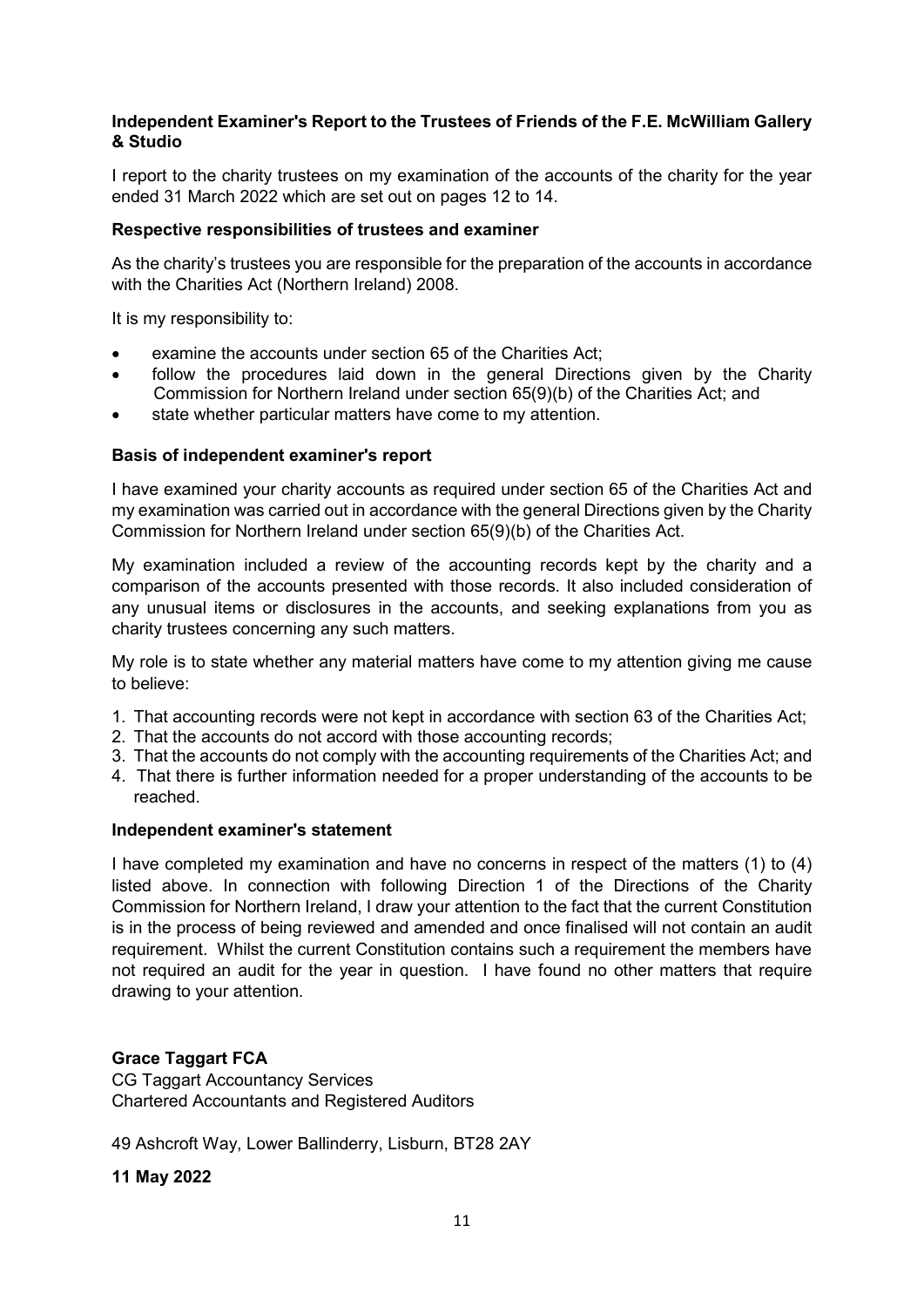# Friends of the F.E. McWilliam Gallery & Studio Receipts and Payments Account Year to 31 March 2022

|                                                         | <b>Unrestricted</b><br><b>Funds</b><br>2022<br>£ | <b>Restricted</b><br><b>Funds</b><br>2022<br>£ | <b>Total</b><br>2022<br>£ | Total<br>2021<br>£ |
|---------------------------------------------------------|--------------------------------------------------|------------------------------------------------|---------------------------|--------------------|
| <b>Receipts</b>                                         |                                                  |                                                |                           |                    |
| Donations                                               | 601                                              | 4,355                                          | 4,956                     | 175                |
| Event ticket sales                                      | 564                                              |                                                | 564                       |                    |
| Membership subscriptions                                | 1,745                                            |                                                | 1,745                     | 1,255              |
| <b>FULS</b> refund                                      | <u> 110</u>                                      |                                                | <u>110</u>                |                    |
| <b>Total Receipts</b>                                   | 3,020                                            | 4,355                                          | 7,375                     | 1,430              |
| <b>Payments</b>                                         |                                                  |                                                |                           |                    |
| Gallery projects                                        | 320                                              |                                                | 320                       |                    |
| Hospitality and gifts                                   | 97                                               |                                                | 97                        | 77                 |
| Hospitality and gifts (uncashed at<br>31/03/22)         | 44                                               |                                                | 44                        |                    |
| Visit admission fees                                    | 136                                              |                                                | 136                       |                    |
| Membership refunds                                      | 105                                              |                                                | 105                       |                    |
| FULS public liability insurance                         | 50                                               |                                                | 50                        | 220                |
| <b>Bank fees</b>                                        | 60                                               |                                                | 60                        | 52                 |
| Sundry expenses                                         | 36                                               |                                                | 36                        |                    |
| Lecture fees (uncashed at<br>31/03/22)                  | <u>200</u>                                       |                                                | <u>200</u>                |                    |
| <b>Total Payments</b>                                   | 1,048                                            |                                                | 1,048                     | <u>349</u>         |
| <b>Excess of Receipts over</b><br>Payments for the year | 1,972                                            | 4,355                                          | 6,327                     | 1,081              |
| Opening Bank & Cash balances                            | 3,134                                            |                                                | 3,134                     | 2,053              |
| Closing Bank & Cash balances                            | 5,106                                            | 4,355                                          | 9,461                     | 3,134              |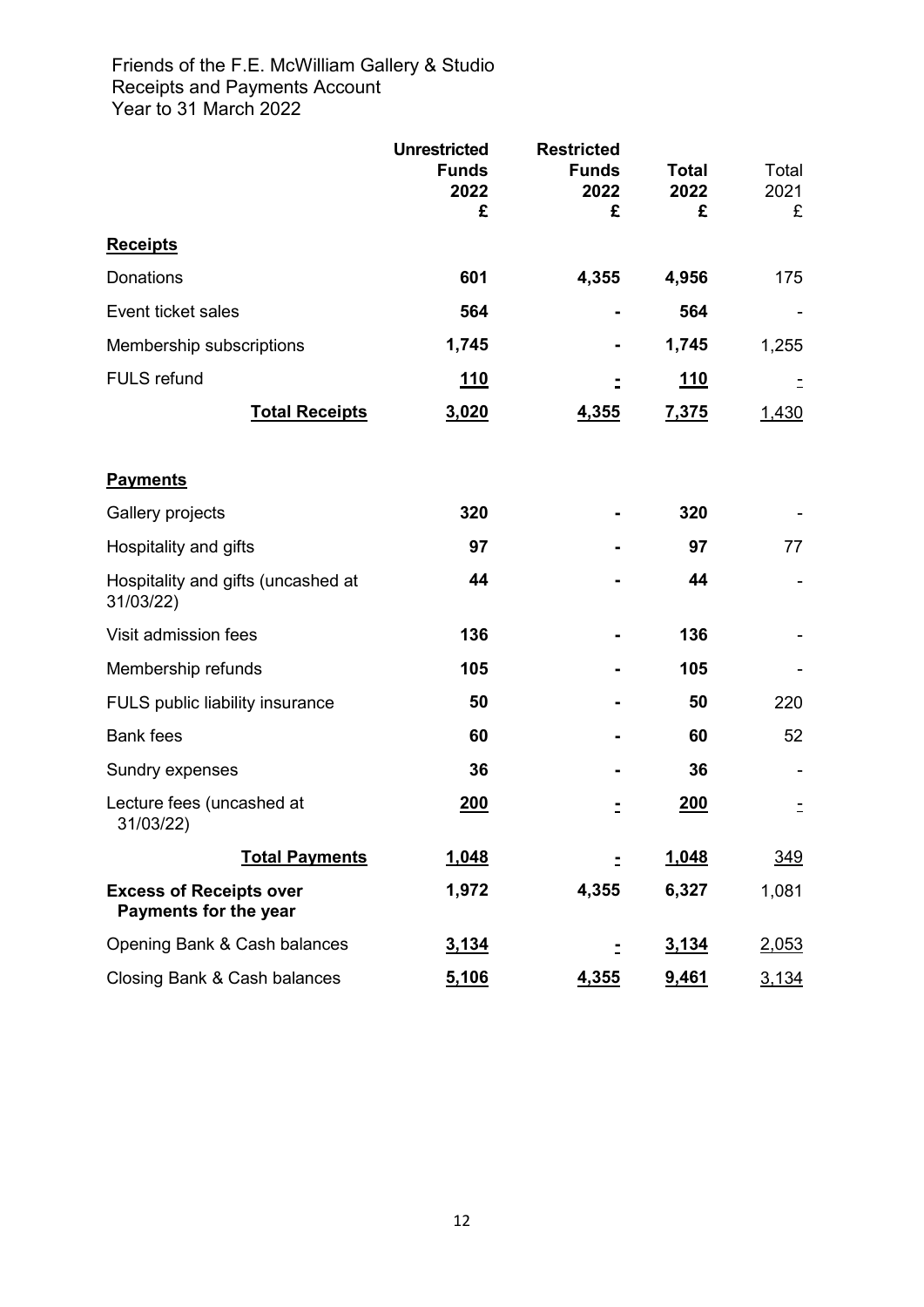| <b>Bank and Cash</b>         | <b>Notes</b> | <b>Unrestricted</b><br><b>Funds</b><br>2022<br>£ | Restricted<br><b>Funds</b><br>2022<br>£ | Total<br>2022<br>£ | Total<br>2021<br>£ |
|------------------------------|--------------|--------------------------------------------------|-----------------------------------------|--------------------|--------------------|
|                              |              |                                                  |                                         |                    |                    |
| <b>Current Account</b>       | $\mathbf{2}$ | 5,077                                            | 4,355                                   | 9,432              | 3,069              |
| Petty cash                   |              | 29                                               |                                         | 29                 | 65                 |
| <b>Total Bank and Cash</b>   |              | 5,106                                            | 4,355                                   | 9,461              | 3,134              |
| <b>Other monetary assets</b> |              |                                                  |                                         |                    |                    |
| <b>Ticket sales</b>          |              | <u>766</u>                                       | ۰                                       | <u>766</u>         |                    |
| <b>Liabilities</b>           |              |                                                  |                                         |                    |                    |
| Wine & cheese expenses       |              | (260)                                            |                                         | (260)              |                    |

**Approved on behalf of the Committee and signed by:** 

**Mrs Millie Moore Chairperson**

**Mr Dermott Hutchinson Treasurer**

**11 May 2022**